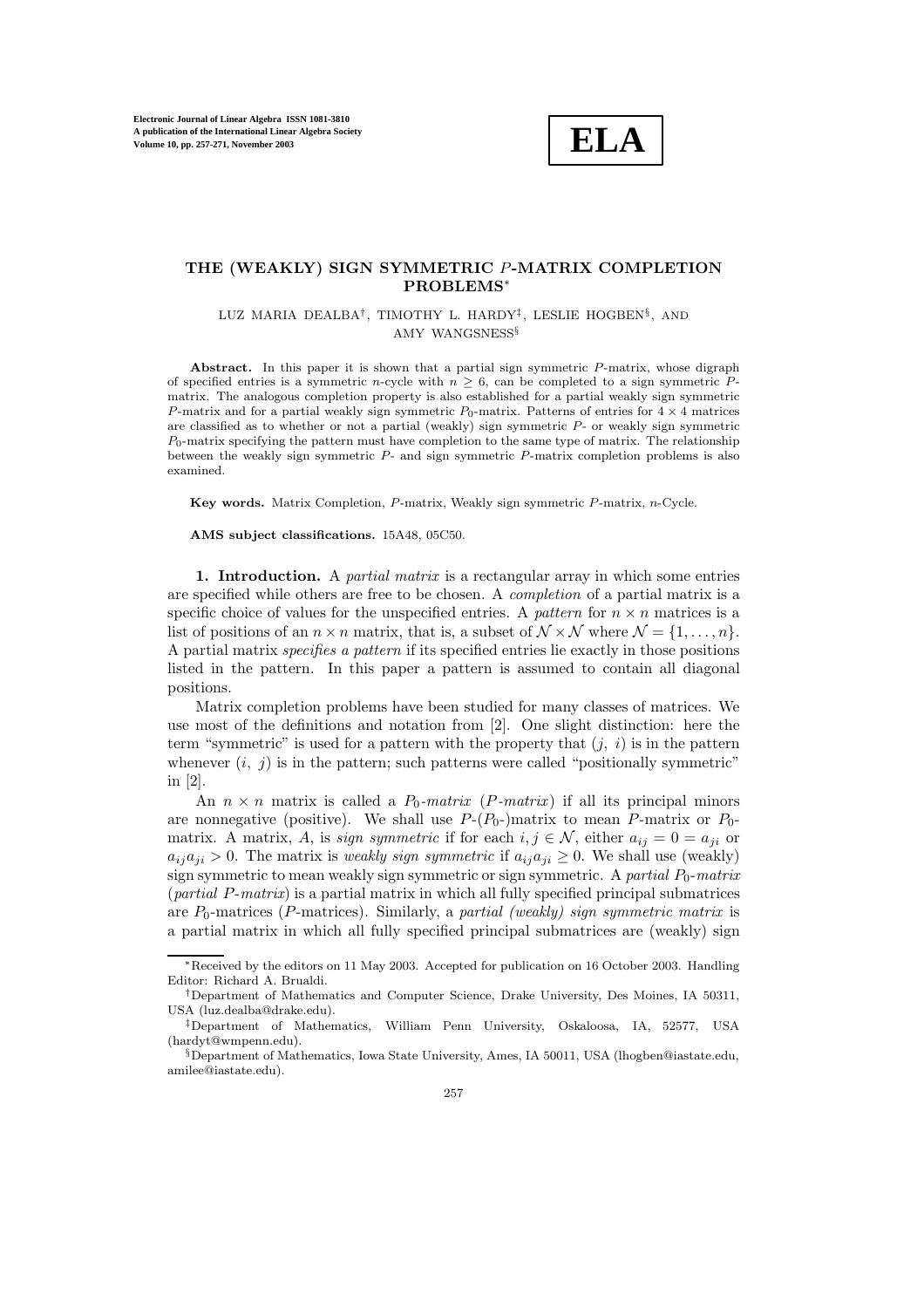

symmetric.

We shall use the following properties of (weakly) sign symmetric  $P-(P_0-)$  matrices. Let A be a (weakly) sign symmetric  $P-(P_0)$  matrix. If D is a positive diagonal matrix then DA is a (weakly) sign symmetric  $P-(P_0-)$  matrix. If D is a nonsingular diagonal matrix then  $D^{-1}AD$  is a (weakly) sign symmetric  $P-(P_0-)$ matrix. If P is a permutation matrix, then  $P^{-1}AP$  is a (weakly) sign symmetric  $P-(P_0-)$ matrix.

Throughout the paper we will usually denote the entries of a partial matrix as follows:  $d_i$  denotes a (specified) diagonal entry,  $a_{ij}$  a specified off-diagonal entry, and  $x_{ij}$  an unspecified off-diagonal entry,  $1 \leq i, j \leq n$ . In addition,  $c_{ij}$  may be used to denote the value assigned to the unspecified entry  $x_{ij}$  during the process of completing a partial matrix. In the case of a symmetrically placed pair,  $a_{ij}$  and  $x_{ji}$ , in a partial matrix, the specified entry  $a_{ij}$  shall be referred to as the *specified twin*. The other member of the pair,  $x_{ij}$ , shall be referred to as the *unspecified twin*.

Digraphs are used to study matrices (nonzero digraphs) and patterns (patterndigraphs), when all diagonal entries are nonzero in a matrix or all diagonal positions are present in a pattern. For a pattern  $Q$  for  $n \times n$  matrices that contains all diagonal positions, the digraph of  $Q$  (pattern-digraph) is the digraph having as vertex set  $\mathcal N$ and, as arcs the ordered pairs  $(i, j) \in Q$ , where  $i \neq j$ . When diagonal positions are omitted or diagonal entries of a matrix can be zero, it is sometimes necessary to use  $L$ -digraphs (digraphs that include loops). For a fully specified matrix  $A$ , the nonzero-L-digraph of A is the L-digraph having vertex set  $\mathcal N$  and, as arcs, the ordered pairs  $(i, j)$ . where  $a_{ij} \neq 0$ . The reader is referred to [2] for formal definitions of most graph theory terms.

A *path* in the digraph or L-digraph  $G = (V_G, E_G)$  is a sequence of vertices  $v_1, v_2, \ldots, v_{k-1}, v_k$  in  $V_G$  such that for  $i = 1, \ldots, k-1$ , the arc  $(v_i, v_{i+1}) \in E_G$  and all vertices are distinct except possibly  $v_1 = v_k$ . A cycle is a path in which  $v_1 = v_k$ . If the partial matrix A specifies a digraph G that includes the k-cycle  $\Gamma = v_1, v_2, \ldots, v_k, v_1$ then the *k-cycle product of*  $\Gamma$  in  $A$  is  $a_{v_1v_2}a_{v_2v_3}\dots a_{v_{k-1}v_k}a_{v_kv_1}$ .

In Section 2 we present theorems that relate weakly sign symmetric  $P$ -, sign symmetric  $P<sub>z</sub>$ , and weakly sign symmetric  $P<sub>0</sub>$ -completions. In Section 3 we consider the symmetric *n*-cycle, and demonstrate that it has weakly sign symmetric  $P_0$ -completion for  $n \geq 6$ . We apply the results of Section 2 to show that such a cycle has (weakly) sign symmetric  $P$ -completion, answering a question of [3]. In Section 4 of this paper we completely classify all digraphs up to order 4 as to (weakly) sign symmetric P-completion and weakly sign symmetric  $P_0$ -completion.

**2. Relationship Theorems.** If X and Y are classes of matrices with  $X \subseteq Y$ , in general it is not possible to conclude either that a pattern that has Y -completion must have X-completion (because the completion to a Y-matrix may not be an  $X$ matrix) or that a pattern that has  $X$ -completion must have  $Y$ -completion (because there may be a partial Y-matrix that is not a partial  $X$ -matrix). However, in cases where there is a natural relationship between the classes  $X$  and  $Y$ , it is sometimes possible to conclude that certain (or all) patterns that have Y-completion have  $X$ completion or vice versa (cf. [7]). In this section we present relationship theorems that are relevant to the three separate matrix completion problems we are studying,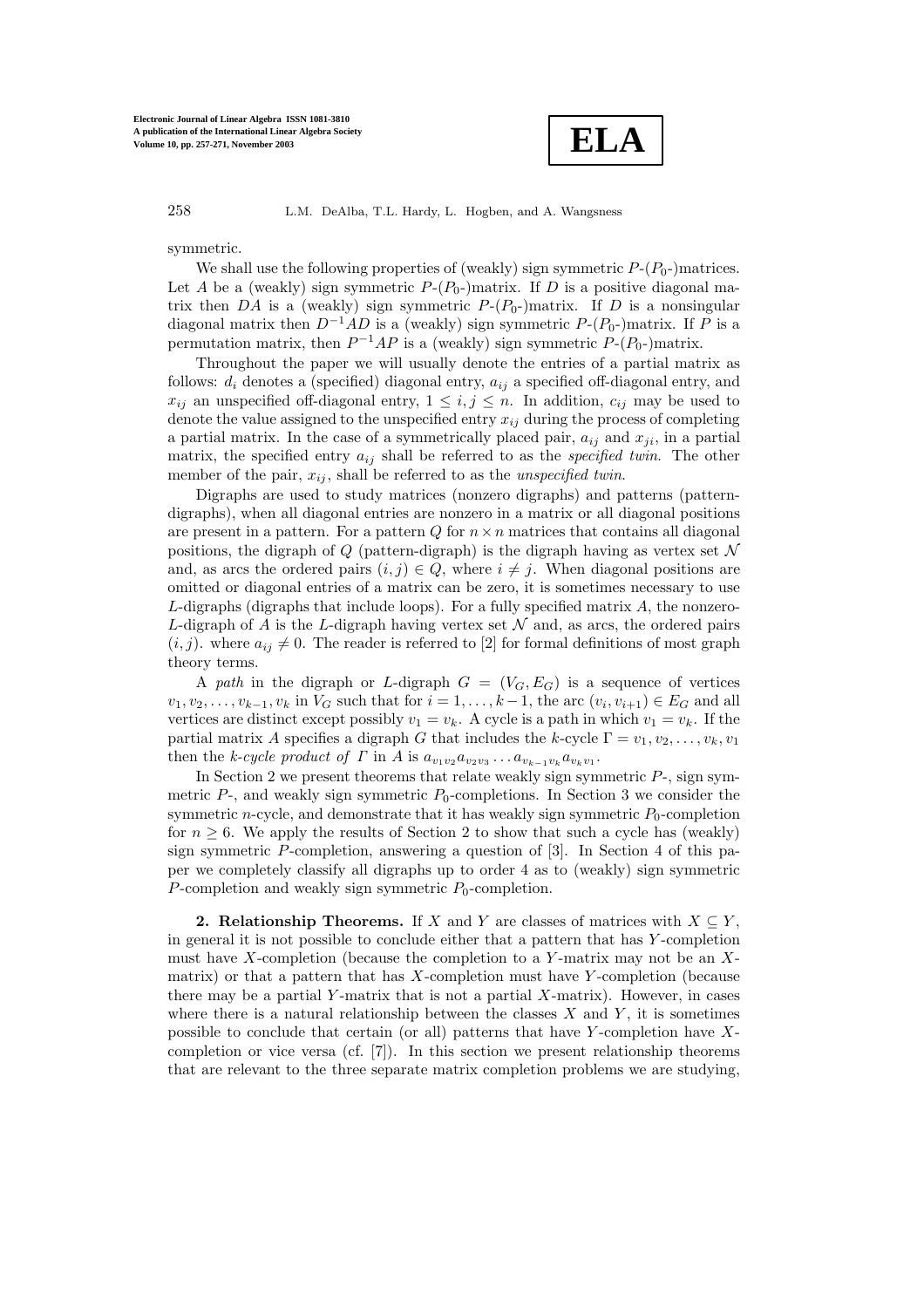

that is, the weakly sign symmetric  $P<sub>z</sub>$ , sign symmetric  $P<sub>z</sub>$  and weakly sign symmetric  $P_0$ -matrix completion problems.

THEOREM 2.1 ([7]). *Any pattern that has weakly sign symmetric*  $P_0$ -completion *has weakly sign symmetric* P*-completion.*

Lemma 2.2. *Let* <sup>Q</sup> *be a pattern that has weakly sign symmetric* <sup>P</sup>*-completion, where for any partial weakly sign symmetric* P*-matrix specifying* Q*, there is a weakly sign symmetric* P*-completion in which zero is assigned to any unspecified twin whose specified twin is zero. Then* Q *has sign symmetric* P*-completion.*

*Proof*. Let A be a partial sign symmetric matrix specifying Q. The matrix A is a partial weakly sign symmetric matrix specifying  $Q$ , and so can be completed to a weakly sign symmetric P-matrix  $B = [b_{ij}]$  in a way that zero is assigned to any unspecified twin whose specified twin is zero. The only reason  $B$  might not be a sign symmetric P-matrix is if some  $b_{ij}$  is nonzero and  $b_{ji}$  is zero. In this case, either both entries were unspecified in A, or  $b_{ij}$  was specified nonzero in A while the unspecified twin  $x_{ji}$  was assigned zero. Since there are only finitely many principal minors of  $B$  and these are continuous functions of the entries of  $B$ , we can slightly perturb zero entries that were originally unspecified while maintaining all principal minors positive. This converts B into a sign symmetric P-matrix that completes  $A$ .  $\square$ 

Corollary 2.3. *Any symmetric pattern that has weakly sign symmetric* <sup>P</sup>*completion has sign symmetric* P*-completion.*

Lemma 2.4. *Any asymmetric pattern that has sign symmetric* <sup>P</sup>*-completion has weakly sign symmetric* P*-completion.*

*Proof*. Since the pattern is asymmetric, any partial weakly sign symmetric Pmatrix is a sign symmetric P-matrix, and so can be completed to a sign symmetric P-matrix, which is necessarily a weakly sign symmetric P-matrix.  $\square$ 

Question 2.5. *In all cases examined in this paper, a pattern has weakly sign symmetric* P*-completion if and only if it has sign symmetric* P*-completion. Is this always the case?*

**3. Symmetric** *n*-cycles. The completability of symmetric *n*-cycles was first studied in [3] for various classes of matrices, including the classes of (weakly) sign symmetric  $P$ - and (weakly) sign symmetric  $P_0$ -matrices. It is shown in Example 3.4 of [3] that for any  $n > 3$ , the symmetric *n*-cycle does not have sign symmetric  $P_0$ -completion, because the partial sign symmetric  $P_0$ -matrix

|  | $\mathbf{1}$ | $\mathcal{P}$ | $\ldots$ . |               | $? -1$ ]        |
|--|--------------|---------------|------------|---------------|-----------------|
|  |              | $\mathbf{1}$  | .          | ?             | $\mathcal{P}$   |
|  |              | $\mathbf{1}$  | $\ldots$   | $\mathcal{P}$ | $\mathcal{P}^-$ |
|  |              |               |            |               | (3.5, 4.4)      |
|  |              |               |            |               |                 |
|  |              |               | . .        |               |                 |
|  |              |               | .          |               |                 |

cannot be completed to a sign symmetric  $P_0$ -matrix. In Theorem 4.1 of [3], it is asserted that this example also shows that for any  $n > 3$ , the symmetric n–cycle does not have weakly sign symmetric  $P_0$ -completion. However, the proof in Example 3.4 of [3] requires sign symmetry; weak sign symmetry is not enough, as shown in Example 3.1 below. In fact, Theorem 4.1 of [3] applies only to sign symmetric  $P_0$ -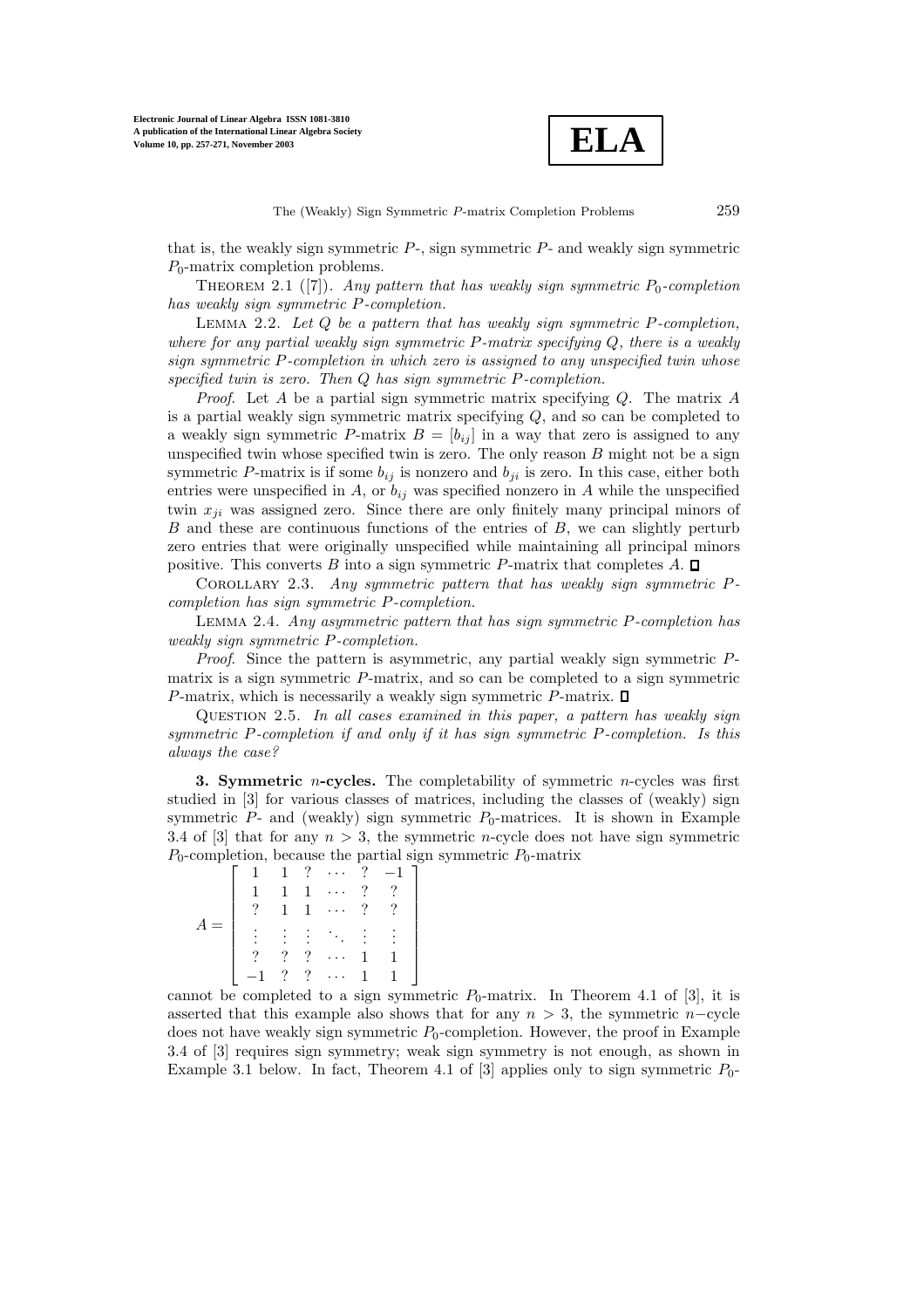

and  $P_{0,1}$ -matrices, not weakly sign symmetric  $P_{0}$ - and  $P_{0,1}$ -matrices, as established below in Theorem 3.7.

EXAMPLE 3.1. *The partial weakly sign symmetric*  $P_0$ -matrix,  $A$ , can be completed  $to a weakly sign symmetric P<sub>0</sub>-matrix, A, where$ 

|  |  |  | $\begin{bmatrix} 1 & 1 & ? & ? & ? & -1 \end{bmatrix}$                                    |                            | $1 \t1 \t1 \t0 \t0 \t-1$                                                             |  |  |  |
|--|--|--|-------------------------------------------------------------------------------------------|----------------------------|--------------------------------------------------------------------------------------|--|--|--|
|  |  |  | $1 \t1 \t1 \t? ? ?$                                                                       |                            | 1 1 1 1 0 0                                                                          |  |  |  |
|  |  |  | $\begin{array}{ccccccccc}\n? & 1 & 1 & 1 & ? & ? \\ ? & ? & 1 & 1 & 1 & ? \\ \end{array}$ | $\int$ and $\widehat{A} =$ | $\begin{array}{cccccccc} 0 & 1 & 1 & 1 & 1 & 0 \\ 0 & 0 & 1 & 1 & 1 & 1 \end{array}$ |  |  |  |
|  |  |  |                                                                                           |                            |                                                                                      |  |  |  |
|  |  |  | $\begin{array}{ccccccccccccccccc}\n? & ? & ? & 1 & 1 & 1\n\end{array}$                    |                            | $-1$ 0 0 1 1 1                                                                       |  |  |  |
|  |  |  | $-1$ ? ? ? 1 1                                                                            |                            | $-1$ $-1$ 0 0 1 1                                                                    |  |  |  |
|  |  |  |                                                                                           |                            |                                                                                      |  |  |  |

It is a straightforward computation to verify that all principal minors of  $\widehat{A}$  are either zero or one.

However, as noted in Example 3.3 of [3], the symmetric 4-cycle does not have (weakly) sign symmetric  $P-(P_0)$ -completion, and our Example 3.2 shows the symmetric 5-cycle also lacks completion.

Example 3.2. *The symmetric 5-cycle does not have (weakly) sign symmetric* <sup>P</sup>or  $P_0$ -completion because the partial sign symmetric P-matrix<br>  $\begin{bmatrix} 1 & 1 & x_{13} & z_{14} & -0.99 \end{bmatrix}$ 

$$
A = \begin{bmatrix} 1 & 1 & x_{13} & z_{14} & -0.99 \\ 0.99 & 1 & 1 & x_{24} & z_{25} \\ x_{31} & 0.99 & 1 & 1 & x_{35} \\ z_{41} & x_{42} & 0.99 & 1 & 1 \\ -1 & z_{52} & x_{53} & 0.99 & 1 \end{bmatrix}
$$
 cannot be completed to a weakly sign

*symmetric*  $P_0$ -matrix (here  $x_{ij}$  and  $z_{ij}$  are both used to denote unspecified entries).

*Proof.* Suppose that there is a weakly sign symmetric  $P_0$ -completion of A. Table 3.1 lists selected principal minors that must be nonnegative, giving conditions on the variables  $x_{ij}$  and  $z_{ij}$ .

Table 3.1

| $\alpha$    | $DetA(\alpha)$                                                         |
|-------------|------------------------------------------------------------------------|
| $\{1,2,3\}$ | $-0.98 + 0.9801x_{13} + x_{31} - x_{13}x_{31}$                         |
| ${2,3,4}$   | $\overline{-0.98} + 0.9801x_{24} + x_{42} - x_{24}x_{42}$              |
| $\{3,4,5\}$ | $-0.98 + 0.9801x_{35} + x_{53} - x_{35}x_{53}$                         |
| ${1,4,5}$   | $-0.98 - z_{14} - 0.9801z_{41} - z_{14}z_{41}$                         |
| ${1,2,5}$   | $-0.98 - z_{25} - 0.9801z_{52} - z_{25}z_{52}$                         |
| ${1,3,4}$   | $0.01 - x_{13}x_{31} + 0.99x_{31}z_{14} + x_{13}z_{41} - z_{14}z_{41}$ |
| ${1,2,4}$   | $0.01 - x_{24}x_{42} + 0.99x_{42}z_{14} + x_{24}z_{41} - z_{14}z_{41}$ |
| ${1,3,5}$   | $0.01 - x_{13}x_{31} - x_{13}x_{35} - 0.99x_{31}x_{53} - x_{35}x_{53}$ |
| ${2,3,5}$   | $0.01 - x_{35}x_{53} + 0.99x_{53}z_{25} + x_{35}z_{52} - z_{25}z_{52}$ |
| $\{2,4,5\}$ | $0.01 - x_{24}x_{42} + 0.99x_{42}z_{25} + x_{24}z_{52} - z_{25}z_{52}$ |

Since  $x_{ij}x_{ji}$  and  $z_{ij}z_{ji} \geq 0$ , from the first five principal minors in Table 3.1 it is clear that  $x_{13}$ ,  $x_{31}$ ,  $x_{24}$ ,  $x_{42}$ ,  $x_{35}$ ,  $x_{53} \ge 0$  and  $z_{14}$ ,  $z_{41}$ ,  $z_{25}$ ,  $z_{52} \le 0$ . Furthermore: at least one of  $x_{13}$ ,  $x_{31} > 0.49$ , at least one of  $x_{24}, x_{42} > 0.49$ , at least one of  $x_{35}$ ,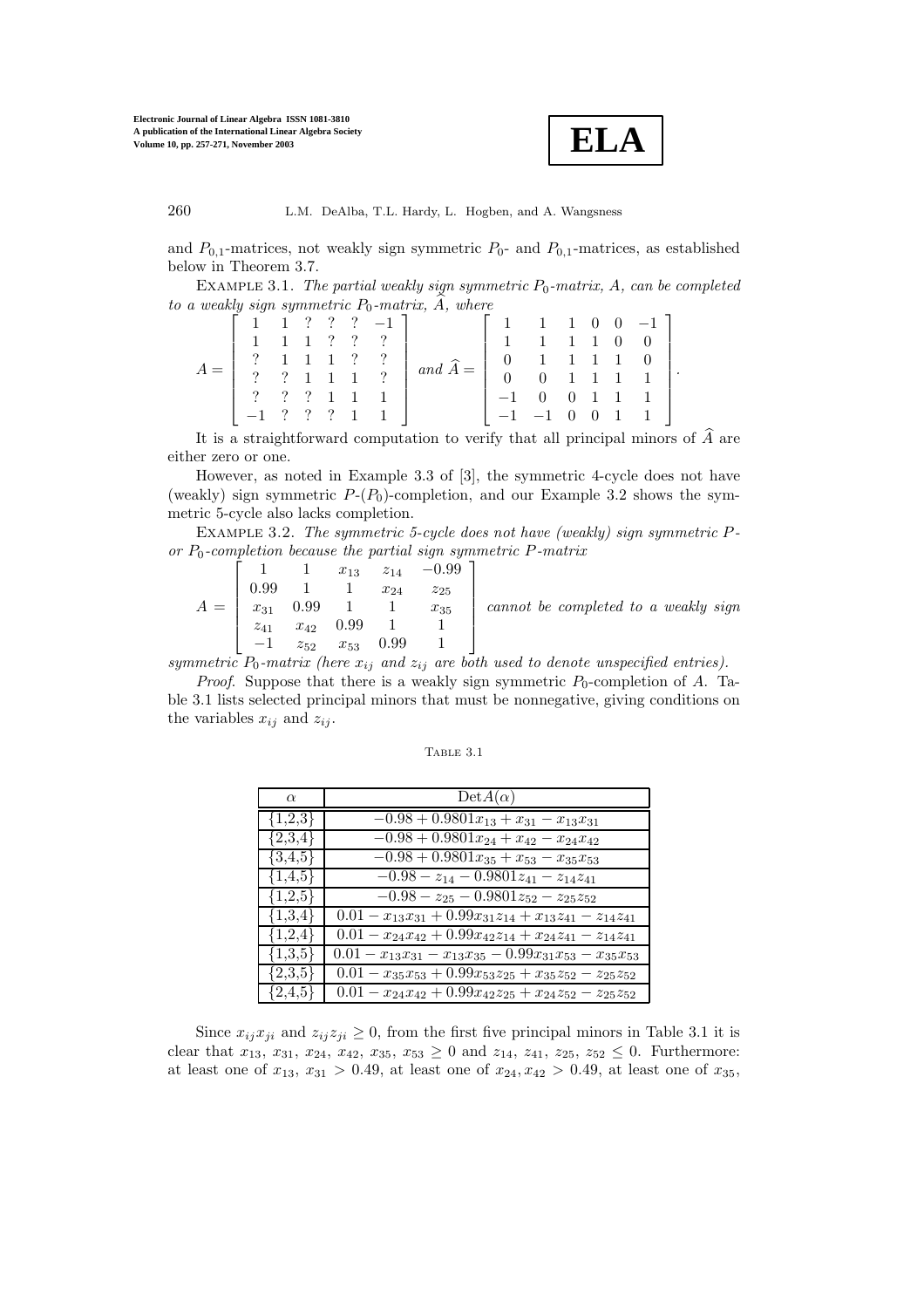**ELA**

 $x_{53} > 0.49$ , at least one of  $|z_{14}|, |z_{41}| > 0.49$ , and at least one of  $|z_{25}|, |z_{52}| > 0.49$ . From  $Det A({1, 3, 4}) \geq 0$  taken in conjunction with the signs of the entries, each of the terms  $x_{13}x_{31}, x_{31}z_{14}, x_{13}z_{41}, z_{14}z_{41}$  must be less in absolute value than 0.0102. Thus, one of two things must happen:  $(1a)$   $x_{13} \ge 0.49$ ,  $x_{31} \le 0.021$ ,  $|z_{41}| \le 0.021$  and  $|z_{14}| \ge 0.49$ , (1b)  $x_{31} \ge 0.49, x_{13} \le 0.021, |z_{14}| \le 0.021$  and  $|z_{41}| \ge 0.49$ . Similarly, from  $DetA({1, 2, 4})$ , one of two things must happen: (2a)  $x_{24} \ge 0.49, x_{42} \le 0.021, |z_{41}| \le 0.021$  and  $|z_{14}| \ge 0.49$ , (2b)  $x_{42} \ge 0.49$ ,  $x_{24} \le 0.021$ ,  $|z_{14}| \le 0.021$  and  $|z_{41}| \ge 0.49$ . From  $Det A({1, 3, 5})$ , one of two things must happen: (3a)  $x_{13} \ge 0.49$ ,  $x_{35} \le 0.021$ ,  $x_{53} \ge 0.49$  and  $x_{31} \le 0.021$ , (3b)  $x_{31} \ge 0.49$ ,  $x_{53} \le 0.021$ ,  $x_{13} \ge 0.49$  and  $x_{35} \le 0.021$ .

From  $Det A({2, 3, 5})$ , one of two things must happen:

(4a)  $x_{35} > 0.49$ ,  $x_{53} < 0.021$ ,  $|z_{52}| < 0.021$  and  $|z_{25}| > 0.49$ ,

(4b)  $x_{53} \ge 0.49$ ,  $x_{35} \le 0.021$ ,  $|z_{25}| \le 0.021$  and  $|z_{52}| \ge 0.49$ .

From  $Det A({2, 4, 5})$ , one of two things must happen:

 $(5a)$   $x_{24} \ge 0.49$ ,  $x_{42} \le 0.021$ ,  $|z_{52}| \le 0.021$  and  $|z_{25}| \ge 0.49$ ,

(5b)  $x_{42} \ge 0.49$ ,  $x_{24} \le 0.021$ ,  $|z_{25}| \le 0.021$  and  $|z_{52}| \ge 0.49$ .

Consider Case 1a,  $x_{13} \ge 0.49$ ,  $x_{31} \le 0.021$ ,  $|z_{41}| \le 0.021$  and  $|z_{14}| \ge 0.49$ .

Then by examining  $z_{14}$ , we must have Case 2a,  $x_{24} \ge 0.49$ ,  $x_{42} \le 0.021$ ,  $|z_{41}| \le$ 0.021 and  $|z_{14}| \ge 0.49$ . By examining  $x_{24}$ , we must have Case 5a,  $x_{24} \ge 0.49$ ,  $x_{42} \le 0.021, |z_{52}| \le 0.021$  and  $|z_{25}| \ge 0.49$ .

By examining  $x_{13}$ , we must have Case 3a,  $x_{13} \ge 0.49$ ,  $x_{35} \le 0.021$ ,  $x_{53} \ge 0.49$  and  $x_{31} \leq 0.021$  and by examining  $x_{35}$ , we must have Case 4b,  $x_{53} \geq 0.49$ ,  $x_{35} \leq 0.021$ ,  $|z_{25}| \leq 0.021$  and  $|z_{52}| \geq 0.49$ , which contradicts the previously established restrictions on  $|z_{25}|$  and  $|z_{52}|$ .

Case 1b is similar.  $\square$ 

We will now establish the main theorem of this section, namely, the symmetric 6-cycle does have weakly sign symmetric  $P_0$ -completion, through a series of lemmas.

LEMMA 3.3. Let A be a partial weakly sign symmetric  $P_0$ -matrix, whose digraph *of specified entries is a symmetric* n*-cycle with* n > 4*, such that neither* n*-cycle product is negative. Then* A *can be completed to a weakly sign symmetric*  $P_0$ *-matrix.* 

*Proof*. Use a permutation similarity to renumber the vertices of the graph as desired. We may assume that the symmetric  $n$ -cycle specified by A is 1, 2, ..., n, 1. Index arithmetic is mod n.

Case 1: At least one *n*-cycle product is positive, or there is a k such that  $a_{k,k+1} =$  $0 = a_{k+1,k}$ . In the latter situation, use a permutation similarity to get  $a_{n1} = 0 = a_{1n}$ .

Since A is weakly sign symmetric,  $a_{k,k+1}$  and  $a_{k+1,k}$  cannot have opposite signs, although one can be 0 and the other either sign. For  $k = 2, ..., n$ , define  $s_k = 1$ unless  $a_{k-1,k}$  or  $a_{k,k-1} < 0$ , in which case  $s_k = -1$ . Then  $s_k^2 = 1$ ,  $s_k a_{k,k-1} \geq 0$ , and  $s_k a_{k-1,k} \geq 0$ . Define the diagonal matrix  $D = \text{diag}(1, s_2, s_2 s_3, \ldots, s_2 s_3 \ldots s_n)$ . Note  $D = D^{-1}.$ 

We show  $DAD$  is nonnegative:

•  $(DAD)_{k-1,k} = (s_2 \dots s_{k-1})^2 s_k a_{k-1,k} \geq 0$ , for  $k = 2, \dots, n$ .

•  $(DAD)_{k,k-1} = (s_2 \dots s_{k-1})^2 s_k a_{k,k-1} \geq 0$ , for  $k = 2, \dots, n$ .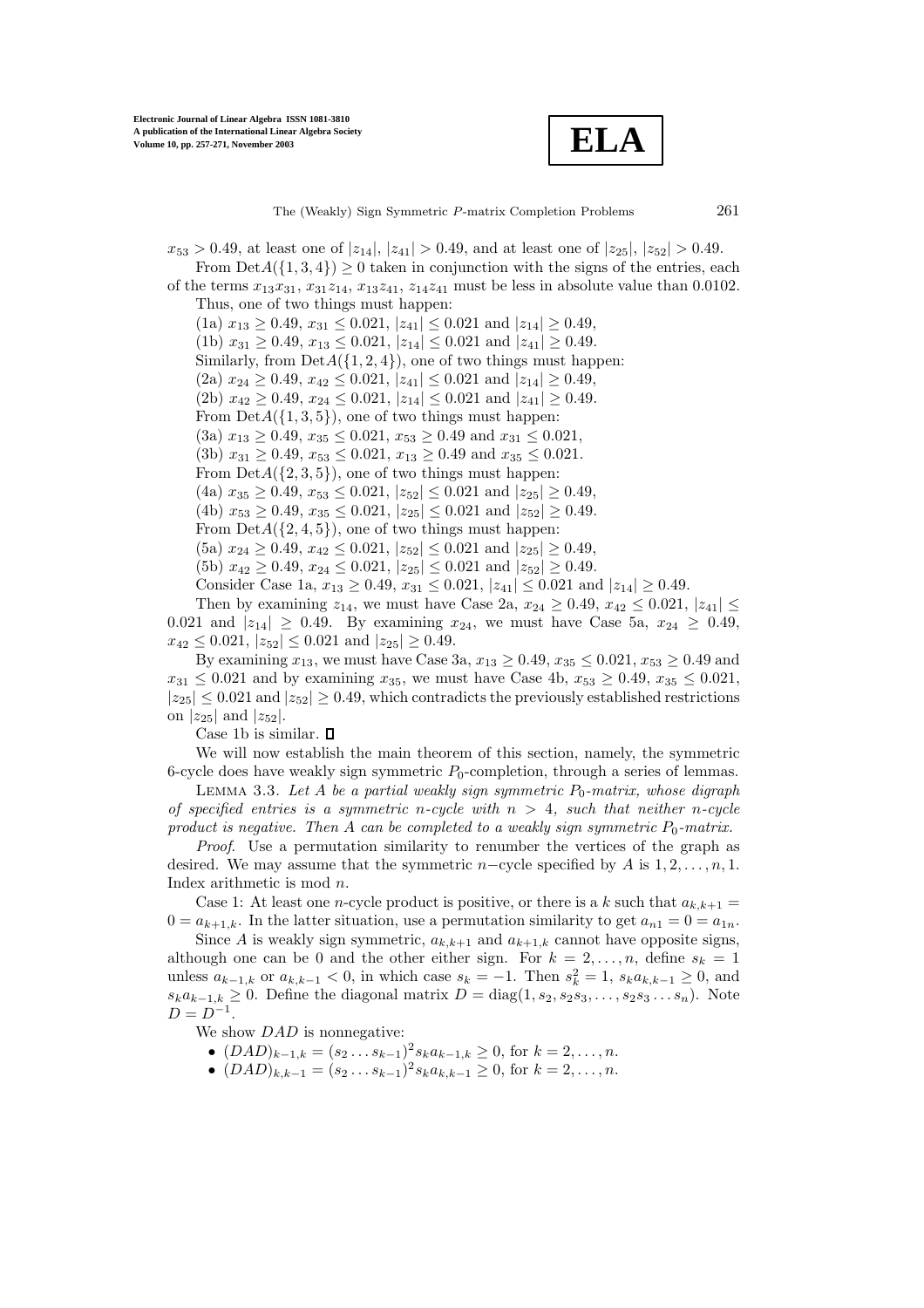

- $(DAD)_{1n} = (s_2 \dots s_n)a_{1n} \geq 0$ , because: If  $a_{1n} = 0$  then  $(DAD)_{1n} = 0$ . If  $a_{1n} \neq 0$  and  $a_{n,n-1} \ldots a_{32} a_{21} a_{1n} > 0$ , then  $(s_2 \ldots s_n) a_{1n} > 0$ . If  $a_{1n} \neq 0$  and  $a_{n,n-1} \ldots a_{32} a_{21} a_{1n} = 0$ , then  $a_{12} a_{23} \ldots a_{n-1,n} a_{n1} > 0$ . Thus  $(s_2...s_n)a_{n1} > 0$ , and so  $(s_2...s_n)a_{1n} > 0$ .
- Similarly,  $(DAD)_{n1} = (s_2 \dots s_n)a_{n1} \geq 0$ .

Thus  $B = DAD$  is a partial nonnegative  $P_0$ -matrix with the same pattern of entries as A.

Complete B to C by Theorem 3.2 of [2]. Then  $DCD$  will complete A to a weakly sign symmetric  $P_0$ -matrix.

Case 2: Both *n*-cycle products are 0 and for each k,  $a_{k,k+1} \neq 0$  or  $a_{k+1,k} \neq 0$ .

Since both *n*-cycle products are 0, there exist distinct i and j such that  $a_{i,i+1} = 0$ and  $a_{i+1,j} = 0$ . Without loss of generality,  $i = n$ . Let  $\alpha = 1, \ldots, j$  and  $\beta =$  $j + 1, \ldots, n$ . Then  $A(\alpha)$  and  $A(\beta)$  are partial weakly sign symmetric  $P_0$ -matrices specifying block-clique patterns and so can be completed to weakly sign symmetric  $P_0$ -matrices  $C(\alpha)$  and  $C(\beta)$  [3]. Complete A by setting all other entries to 0.

The resulting matrix is weakly sign symmetric, and is also a  $P_0$ -matrix because it is a block triangular matrix with diagonal blocks  $C(\alpha)$  and  $C(\beta)$ , [6].  $\square$ 

LEMMA 3.4. Let A be a partial weakly sign symmetric  $P_0$ -matrix, whose digraph *of specified entries is a symmetric 6-cycle, such that one 6-cycle product is negative* and  $d_k = 0$  *for some* k. Then A *can be completed to a weakly sign symmetric*  $P_0$ *matrix.*

*Proof.* Without loss of generality we may assume  $d_6 = 0$ ,  $d_i = 1$  or 0 for  $i =$ 1,... 5, the 6-cycle is  $1, 2, \ldots, 6, 1$ , and  $a_{12}a_{23}a_{34}a_{45}a_{56}a_{61} < 0$ . This implies  $a_{16} = 0$ and  $a_{65} = 0$ . By use of a diagonal similarity,  $a_{12} = a_{23} = a_{34} = a_{45} = a_{56} = 1$ , and  $a_{61}$  < 0 (since a diagonal similarity does not affect cycle products). Complete A to the weakly sign symmetric matrix

$$
\widehat{A} = \begin{bmatrix}\n\ddot{d}_1 & 1 & 0 & 0 & 0 & 0 \\
a_{21} & d_2 & 1 & 0 & 0 & 0 \\
a_{32}a_{21} & a_{32} & d_3 & 1 & 0 & 0 \\
a_{43}a_{32}a_{21} & a_{43}a_{32} & a_{43} & d_4 & 1 & 0 \\
a_{54}a_{43}a_{32}a_{21} & a_{54}a_{43}a_{32} & a_{54}a_{43} & a_{54} & d_5 & 1 \\
a_{61} & 0 & 0 & 0 & 0 & 0\n\end{bmatrix}.
$$

We establish  $\widehat{A}$  is a  $P_0$ -matrix by examining the principal minors. First, we observe that  $DetA = -a_{61} > 0$ . Furthermore, all proper principal minors are zero except those minors in which row and column 6 are removed. When row and column 6 are removed from matrix A, the completion is precisely that used to complete a blockclique partial  $P_0$ -matrix. Thus A is a  $P_0$ -matrix.  $\square$ 

LEMMA 3.5. Let A be a partial weakly sign symmetric  $P_0$ -matrix, whose digraph *of specified entries is a symmetric 6-cycle, such that*  $d_k \neq 0$  *for all* k*, and where one 6-cycle product is negative and the other is zero. Then* A *can be completed to a weakly sign symmetric*  $P_0$ *-matrix.* 

*Proof.* By left multiplication by a positive diagonal matrix, we may assume  $d_k = 1$ for all k. Without loss of generality, the 6-cycle is  $1, 2, \ldots, 6, 1, a_{12}a_{23} \ldots a_{56}a_{61}$  is negative and  $a_{16} = 0$ . Apply a diagonal similarity to make all superdiagonal entries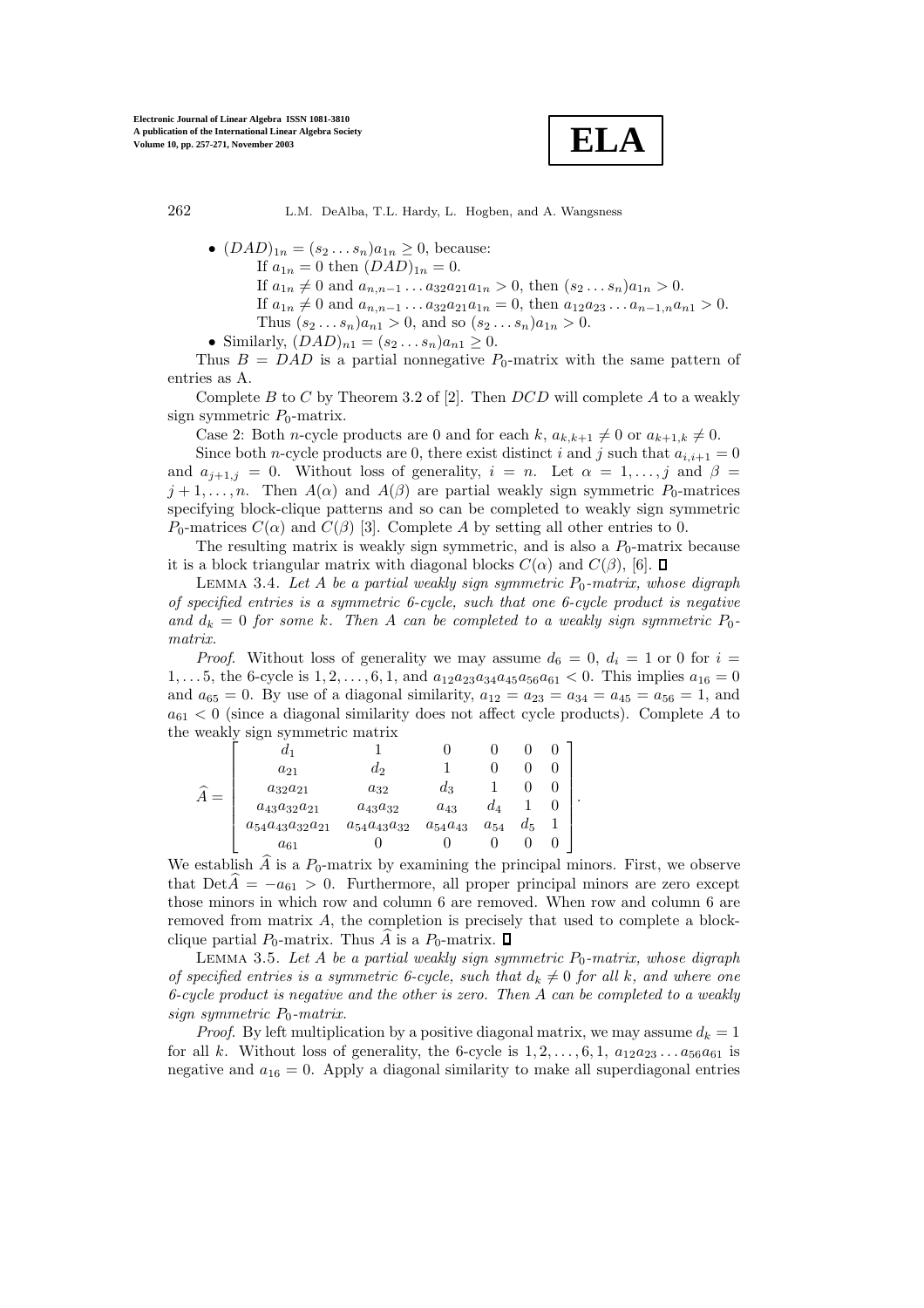

equal to 1. Since cycle products are not affected by diagonal similarity,  $a_{61} < 0$ . Complete A to the weakly sign symmetric matrix

.

$$
\widehat{A} = \begin{bmatrix}\n1 & 1 & 1 & 0 & 0 & 0 \\
a_{21} & 1 & 1 & 1 & 0 & 0 \\
0 & a_{32} & 1 & 1 & 1 & 0 \\
0 & 0 & a_{43} & 1 & 1 & 1 \\
0 & 0 & 0 & a_{54} & 1 & 1 \\
a_{61} & 0 & 0 & 0 & a_{65} & 1\n\end{bmatrix}
$$

We establish that  $\widehat{A}$  is a  $P_0$ -matrix by computing all principal minors and writing them as sums of nonnegative terms. Since A is a partial  $P_0$ -matrix, all the original  $2\times 2$  minors  $1-a_{k+1,k}, k=1,\ldots, 5$  are nonnegative. Since A is weakly sign symmetric,  $a_{k+1,k} \ge 0$ , for  $k = 1, ..., 5$ , and  $a_{61} < 0$  by hypothesis.

Table 3.2

| $\alpha$               | $DetA(\alpha)$                                                |        |
|------------------------|---------------------------------------------------------------|--------|
| $\{1, 2, 3, 4, 5\}$    | $(1-a_{32}) (1-a_{43}) (1-a_{54}) (1-a_{21})$                 |        |
|                        | $a_{32}a_{43}a_{54}(1-a_{21})+a_{21}a_{32}a_{43}$             |        |
| $\{1, 2, 3, 4, 6\}$    | $(1-a_{43})(1-a_{21})(1-a_{32}) - a_{61}(1-a_{32})$           |        |
|                        | $a_{43}a_{32}a_{21}$                                          |        |
| $\{1,3,4,5,6\}$        | $(1-a_{43}) (1-a_{54}) (1-a_{65}) - a_{61} (1-a_{54})$        |        |
|                        | $a_{43}a_{54}a_{65}$                                          |        |
| $\{2,3,4,5,6\}$        | $(1-a_{32}) (1-a_{43}) (1-a_{54}) (1-a_{65})$                 |        |
|                        | $a_{32}a_{43}a_{54} (1 - a_{65}) + a_{65}a_{54}a_{43}$        |        |
|                        | $(1-a_{21})(1-a_{32})(1-a_{43})(1-a_{54})(1-a_{65})$          |        |
| $\{1, 2, 3, 4, 5, 6\}$ | $a_{21}a_{32}a_{43}(1-a_{65}) + a_{43}a_{54}a_{65}(1-a_{21})$ | $^{+}$ |
|                        | $a_{32}a_{43}a_{54}(1-a_{65})(1-a_{21})-a_{43}a_{61}$         |        |

Table 3.2 exhibits the factored forms that demonstrate the listed principal minors of  $\hat{A}$  are nonnegative. Each of the omitted principal minors of  $\hat{A}$  is either equal to 1, one of the original  $2 \times 2$  minors, a product of two original minors, a product of three original minors, the sum of a nonnegative term and the product of three original minors, or  $(1 - a_{k+1,k}) - a_{61}$ . Thus  $\hat{A}$  is a  $P_0$ -matrix.  $\square$ 

LEMMA 3.6. Let A be a partial weakly sign symmetric  $P_0$ -matrix, whose digraph *of specified entries is a symmetric 6-cycle, such that*  $d_k \neq 0$  *for all* k and both 6*cycle products are negative. Then* A *can be completed to a weakly sign symmetric* P0*-matrix.*

*Proof.* We may assume that  $d_k = 1$  for all k, the symmetric 6-cycle specified by A is  $1, 2, \ldots, 6, 1$ , with  $|a_{12}a_{23}a_{34}a_{45}a_{56}a_{61}| \leq |a_{21}a_{32}a_{43}a_{54}a_{65}a_{16}|$  and  $a_{61}a_{16} \leq$  $a_{k,k+1}a_{k+1,k}$  for  $k = 1, \ldots, 5$ , and all superdiagonal entries equal to one. Since cycle products are not affected by diagonal similarity,  $a_{61} < 0$ ,  $|a_{61}| \leq |a_{21}a_{32}a_{43}a_{54}a_{65}a_{16}|$ , and  $a_{16}a_{61} \leq a_{k+1,k}$ . By weak sign symmetry and the fact that both cycle products are nonzero,  $a_{16} < 0$  and  $a_{k+1,k} > 0, k = 1, \ldots, 5$ .

To reduce the number of subscripts and make all symbols positive, we introduce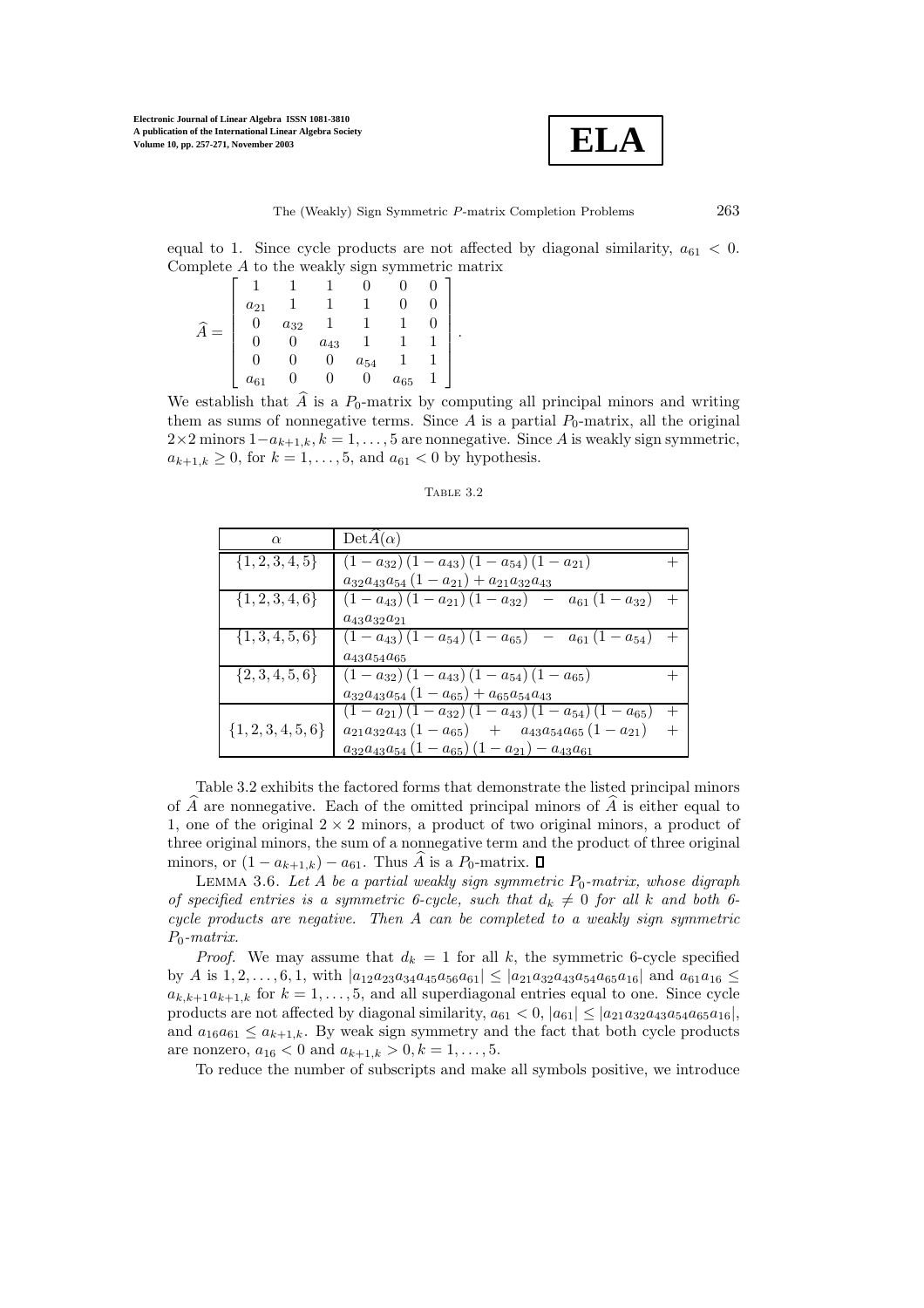

the following notation:  $a_k = a_{k,k-1}, b = -a_{61}, c = -a_{16}$ . The specified  $2 \times 2$  minors (original minors) are  $1 - a_k$ ,  $k = 2, ..., 6$  and  $1 - bc$ , all of which are nonnegative. Complete A to the weakly sign symmetric matrix  $\hat{A}$  as shown:

| a <sub>2</sub> |             |                |       |       |  |
|----------------|-------------|----------------|-------|-------|--|
|                | $a_3$       | $\overline{1}$ |       |       |  |
|                | $\tilde{0}$ | $a_4$ 1        |       |       |  |
|                |             |                | $a_5$ |       |  |
|                |             |                | 0     | $a_6$ |  |

We must show  $\widehat{A}$  is a  $P_0$ -matrix. From the fact A is a partial  $P_0$ -matrix, the assumptions for this lemma, and the preprocessing we have:

.

 $0 < a_k \leq 1$ , for  $k = 2, ..., 6$ ;  $bc \leq a_k$ , for  $k = 2, ..., 6$ ;  $b \leq a_2 a_3 a_4 a_5 a_6 c$ .

Let  $a_m = \min_{k=2,\dots,6} \{a_k\}$ . Then  $bc \le a_m$ , so  $b \le a_2a_3a_4a_5a_6c$  implies  $b^2 \le$  $a_2a_3a_4a_5a_6bc \le a_2a_3a_4a_5a_6a_m$ , or  $b \le \sqrt{a_2a_3a_4a_5a_6a_m} \le a_m$  (since  $a_k \le 1$ ). Thus, also  $b \leq 1$  and  $b \leq a_k$  for  $k = 2, ..., 6$ . Also  $c \leq \frac{a_m}{b}$  since  $bc \leq a_m$  and  $\frac{b'}{a_{2}a_{3}a_{4}a_{5}a_{6}} \leq c$ since  $b \leq a_2a_3a_4a_5a_6c$ .

Each of the  $2 \times 2$  principal minors of  $\hat{A}$  is either equal to 1 or one of the original minors. Each of the  $3\times 3$  principal minors of A is one of: an original minor, a product of two such original minors, or  $1 - b$ . Each of the  $4 \times 4$  principal minors is one of: a product of two original minors, a sum of a product of two original minors and b, or a sum of a product of three original minors and a nonnegative term.

The  $5 \times 5$  principal minors:

 $\text{Det}\widehat{A}(\{2,3,4,5,6\}) = (1-a_3)(1-a_4)(1-a_5)(1-a_6) + a_4a_5(a_3+a_6-a_3a_6) +$  $b(1 - a_4 - a_5)$ . The first term,  $(1 - a_3)(1 - a_4)(1 - a_5)(1 - a_6) \ge 0$  since it is the product of original minors. We show  $a_4a_5(a_3 + a_6 - a_3a_6) + b(1 - a_4 - a_5) \ge 0$ . Note,  $a_3 + a_6 - a_3 a_6 = a_3 + a_6 (1 - a_3) \ge a_m > 0$ , so if  $1 - a_4 - a_5 \ge 0$  we are done. If  $1 - a_4 - a_5 < 0$ ,  $b \le a_m$  so  $a_4a_5(a_3 + a_6 - a_3a_6) + b(1 - a_4 - a_5) \ge$  $a_4a_5(a_m) + a_m(1 - a_4 - a_5) \ge a_m(1 - a_4)(1 - a_5) \ge 0.$ 

 $\text{Det}\widehat{A}(\{1,3,4,5,6\}) = ((1-a_4)(1-bc)+b)(1-a_5)(1-a_6)+(a_4-b)a_5a_6 +$  $a_5a_6bc(1 - a_4) \geq 0.$ 

 $\text{Det}\widehat{A}(\{1, 2, 4, 5, 6\}) = (1-a_2)(1-a_5)(1-a_6-bc) + b(1-a_6)(1-bc) + a_6bc(1-b)$  $\geq ((1-a_2)(1-a_5)(1-a_6-bc)) + a_6bc(1-b)$ . Also,  $b \leq a_2$ , so  $1-b \geq 1-a_2 \geq$  $(1 - a_2)(1 - a_5)$ . Thus  $((1 - a_2)(1 - a_5)(1 - a_6 - bc)) + a_6bc(1 - b) \ge ((1 - a_2)(1 - a_7))$  $a_5(1 - a_6 - bc) + a_6bc(1 - a_2)(1 - a_5) = (1 - a_2)(1 - a_5)(1 - a_6)(1 - bc) \ge 0.$ 

The computation of  $Det\vec{A}(\{1, 2, 3, 5, 6\})$  is similar to that of  $Det\vec{A}(\{1, 2, 4, 5, 6\})$ . Other corresponding pairs of minors are  $Det\hat{A}(\{1, 2, 3, 4, 6\})$  with  $Det\hat{A}(\{1, 3, 4, 5, 6\})$ and  $Det\widehat{A}(\{1, 2, 3, 4, 5\})$  with  $Det\widehat{A}(\{2, 3, 4, 5, 6\}).$ 

The determinant of the whole  $6 \times 6$  matrix, Det $\widehat{A}$ , can be expressed as:

(3.1) 
$$
(1-a_4)(1-a_2)(1-a_5)(1-a_3)(1-a_6)
$$

- $(3.2)$  +  $(1 a_4)a_6(1 a_3)bc$
- (3.3)  $+ a_4 a_2 a_3 (1 a_6) (1 a_5)$
- (3.4)  $+ a_4 a_5 a_6 (1 a_2)(1 a_3)$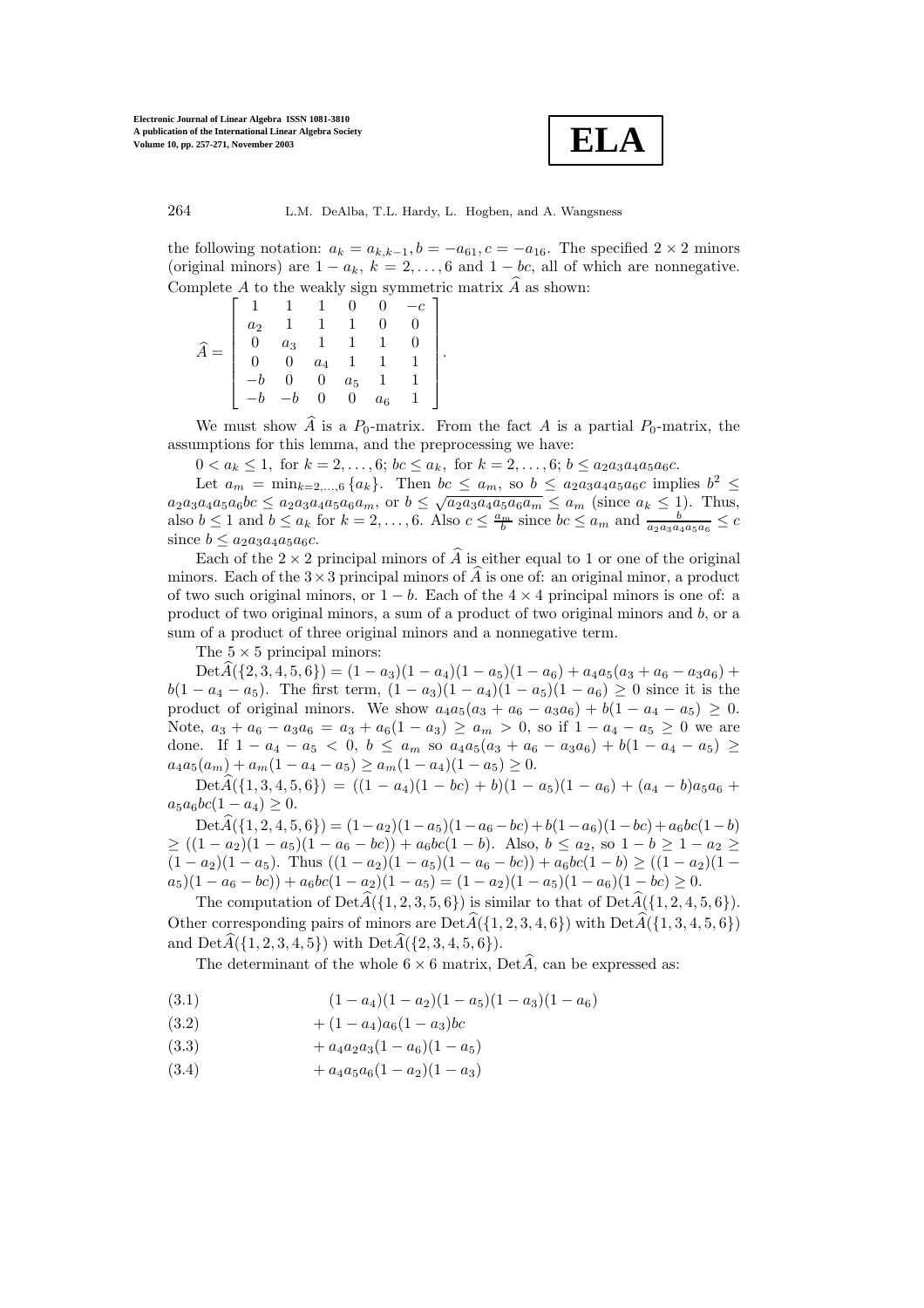

- (3.5)  $+ a_4 a_3 a_5 (1 a_2 a_6)$
- (3.6)  $+ b(1 a_2)(1 a_5)$
- (3.7)  $+ b(1 a_3)(1 a_6)$
- $(3.8)$  +  $a_{2}a_{3}a_{4}a_{5}a_{6}c b$
- $(3.9)$  + b(1 bc)(1 a<sub>4</sub>)
- $+ b<sup>2</sup> + (a<sub>3</sub> a<sub>3</sub>a<sub>5</sub> a<sub>3</sub>a<sub>4</sub>)bc$
- (3.11)  $-(1-a_4)(1-a_2)(1-a_5)bc$

Note that all terms are clearly nonnegative except (10) and (11). Note that  $Det\hat{A}$ is a linear function of c, so it is sufficient to show  $\text{Det}\widehat{A} \geq 0$  for  $c_{\min} = \frac{b}{a_2 a_3 a_4 a_5 a_6}$  and for  $c_{\text{max}} = \frac{a_m}{b}$ .

If  $c = c_{\text{max}} = \frac{a_m}{b}$ : We rewrite (8):  $a_2a_3a_4a_5a_6c - b = (\frac{1}{b})(a_2a_3a_4a_5a_6a_m - b^2)$ . And (10):  $(b^{2} - a_{2}a_{3}a_{4}a_{5}a_{6}a_{m}) + a_{2}a_{3}a_{4}a_{5}a_{6}a_{m} + (a_{3} - a_{3}a_{5} - a_{3}a_{4})a_{m}$  $= (b^2 - a_{2a3a4a5a6a_m}) + a_{3a_m(a_{2a4a5a6} + 1 - a_{5} - a_{4} + a_{4}a_{5} - a_{4}a_{5})$  $= (b^2 - a_2 a_3 a_4 a_5 a_6 a_m) + a_3 a_m (1 - a_5 - a_4 + a_4 a_5) - a_3 a_4 a_5 a_m (1 - a_2 a_6)$  $=(b^2 - a_2a_3a_4a_5a_6a_m) + a_3a_m(1 - a_5)(1 - a_4) - a_3a_4a_5a_m(1 - a_2a_6).$ We now add  $(8)$ ,  $(10)$ , and  $(5)$ :  $\left(\frac{1}{b}\right) \left(a_2 a_3 a_4 a_5 a_6 a_m - b^2\right) + \left(b^2 - a_2 a_3 a_4 a_5 a_6 a_m\right) + a_3 a_m (1 - a_5) (1 - a_4)$  $-a_3a_4a_5a_m(1-a_2a_6) + a_4a_3a_5(1-a_2a_6) = (\frac{1}{b}-1)(a_2a_3a_4a_5a_6a_m - b^2)$  $+a_3a_m(1-a_5)(1-a_4)+a_3a_4a_5(1-a_m)(1-a_2a_6) \geq a_3a_m(1-a_5)(1-a_4)$ <br>=  $a_3(1-a_4)(1-a_5)bc.$  $= a_3(1 - a_4)(1 - a_5)bc.$ If  $c = c_{\min} = \frac{b}{a_2 a_3 a_4 a_5 a_6}$ , we rewrite (10):  $b^2 + \frac{(a_3 - a_3a_5 - a_3a_4)b^2}{b^2 \cdot a_2a_3a_4a_5a_6}$ <br>=  $\frac{b^2}{a_2a_3a_4a_5a_6}(a_2a_3a_4a_5a_6 + a_3 - a_3a_5 - a_3a_4)$  $=\frac{a_3b^2}{a_2a_3a_4a_5a_6}(a_2a_4a_5a_6+1-a_5-a_4+a_4a_5-a_4a_5)$  $=\frac{a_3b^2}{a_2a_3a_4a_5a_6}(1-a_5)(1-a_4)-\frac{b^2}{a_2a_3a_4a_5a_6}a_3a_4a_5(1-a_2a_6).$ We add  $(10)$  and  $(5)$ :  $\frac{a_3b^2}{a_2a_3a_4a_5a_6}(1-a_5)(1-a_4)-\frac{b^2}{a_2a_3a_4a_5a_6}a_3a_4a_5(1-a_2a_6)+a_4a_3a_5(1-a_2a_6)$  $=\frac{a_3b^2}{a_2a_3a_4a_5a_6}(1-a_5)(1-a_4)+(1-\frac{b^2}{a_2a_3a_4a_5a_6})a_3a_4a_5(1-a_2a_6)$  $\geq \frac{a_3b^2}{a_2a_3a_4a_5a_6}(1-a_5)(1-a_4)$  $= a_3bc(1-a_5)(1-a_4).$ Thus, for  $c = c_{\text{min}}$  or  $c_{\text{max}}$ 

$$
(8) + (10) + (5) + (11) \ge a_3bc(1 - a_5)(1 - a_4) - (1 - a_4)(1 - a_2)(1 - a_5)bc
$$
  
= (1 - a\_4)(1 - a\_5)(a\_3 + a\_2 - 1)bc.

The sum  $(2)+(8)+(10)+(5)+(11)$  is greater than or equal to:

$$
(1 - a_4)a_6(1 - a_3)bc + (1 - a_4)(1 - a_5)(a_3 + a_2 - 1)bc
$$
  
= -(1 - a\_4)bc(1 - a\_2 - a\_3 - a\_5 - a\_6 + a\_3a\_5 + a\_3a\_6 + a\_5a\_2)  
= (1 - a\_4)bc[-(1 - a\_2)(1 - a\_3)(1 - a\_5)(1 - a\_6) + a\_2a\_3(1 - a\_5)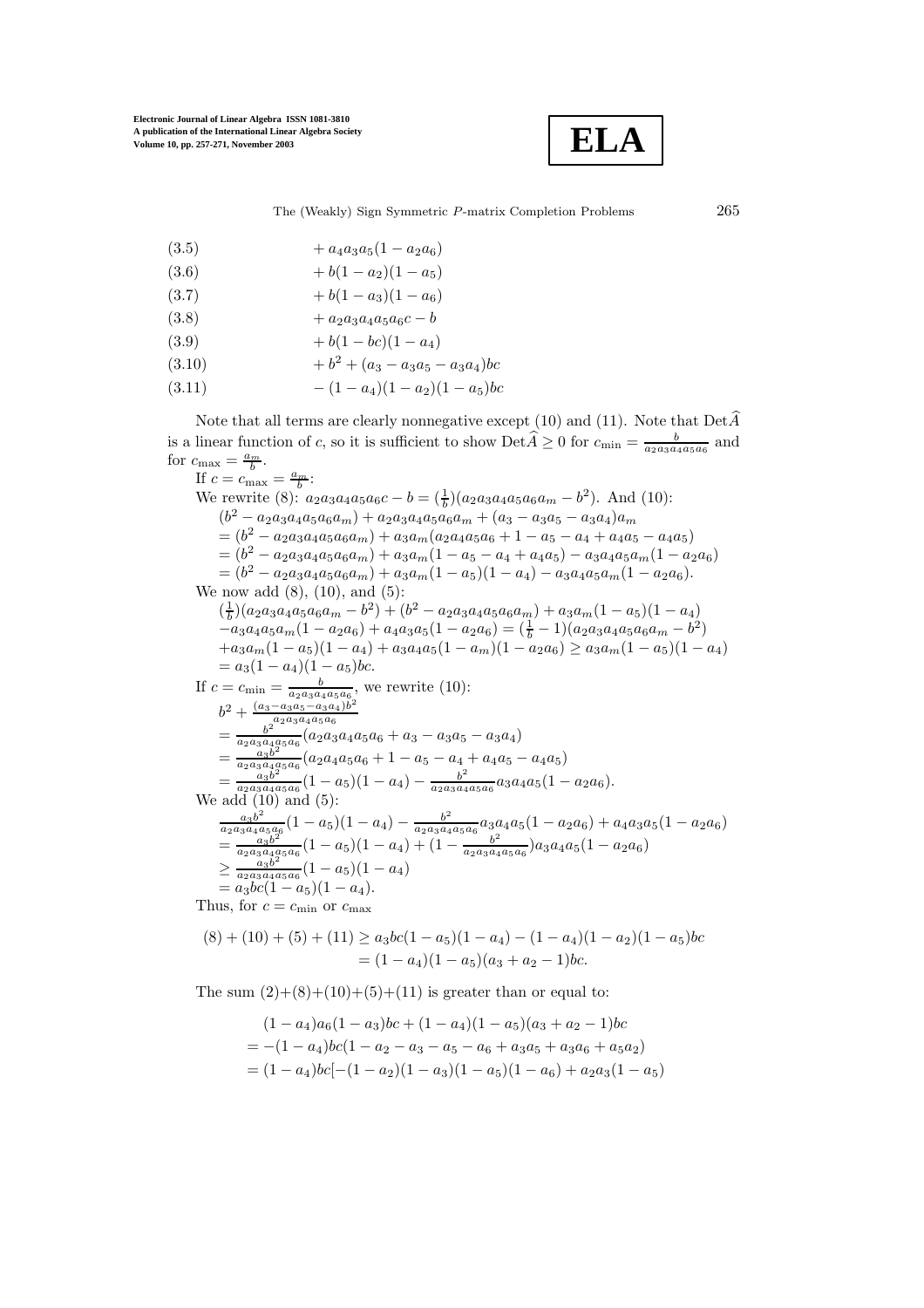

$$
+a_2a_6(1-a_3)+a_5a_6(1-a_2)(1-a_3)]
$$
  
\n
$$
\geq -(1-a_4)(1-a_2)(1-a_3)(1-a_5)(1-a_6)bc.
$$

Thus,  $\text{Det}\widehat{A} > (1) + (2) + (8) + (10) + (5) + (11)$ 

 $\geq (1-a_4)(1-a_2)(1-a_3)(1-a_5)(1-a_6)-(1-a_4)(1-a_2)(1-a_3)(1-a_5)(1-a_6)bc$  $= (1 - a_4)(1 - a_2)(1 - a_3)(1 - a_5)(1 - a_6)(1 - b_6) \ge 0.$  $\Box$ 

The following theorem is a consequence of Lemmas 3.3 through 3.6.

Theorem 3.7. *A pattern whose digraph is a symmetric* <sup>6</sup>*-cycle has weakly sign symmetric*  $P_0$ -completion.

There are several immediate consequences to Theorem 3.7.

Corollary 3.8. *Any pattern whose digraph is a symmetric* <sup>6</sup>*-cycle has (weakly) sign symmetric* P*-completion.*

*Proof*. The result for weakly sign symmetric P-matrices follows from Theorems 3.7 and 2.1. The result for sign symmetric P-matrices follows from the result for weakly sign symmetric P-matrices and Corollary 2.3.  $\Box$ 

Corollary 3.9. *A pattern whose digraph is a symmetric* <sup>n</sup>*-cycle has (weakly) sign symmetric* P-completion if and only if  $n \neq 4$  and  $n \neq 5$ .

*Proof*. A partial matrix, whose digraph of specified entries is a symmetric 2-cycle or 3-cycle, is complete. Example 3.3 of [3] shows that there is a partial sign symmetric P-matrix, whose digraph of specified entries is a symmetric 4-cycle, that cannot be completed to a weakly sign symmetric P-matrix. Our Example 3.2 establishes the same noncompletion result for  $n = 5$ . The proof of completion for  $n \geq 6$  is by induction on  $n$ . The base case is provided by Corollary 3.8. For the inductive step we let  $A$  be a (weakly) sign symmetric  $P$ -matrix specifying a symmetric  $n$ -cycle. We may assume that the symmetric *n*-cycle is  $1, 2, \ldots, n, 1$ , and either  $a_{12} = a_{21} = a_{23}$  $a_{32} = \ldots = a_{1n} = a_{n1} = 0$  or  $a_{12} \neq 0$  (by permutation similarity). In the former case, setting all unspecified entries to 0 produces a positive diagonal matrix, which is certainly a (weakly) sign symmetric  $P$ -matrix. In the latter case we may apply the proof of the inductive step of Lemma 3.5 of [3] as noted in that paper.  $\Box$ 

Corollary 3.9 completely answers the question about the completability of the symmetric n-cycle for sign symmetric and weakly sign symmetric P-matrices. The former problem was described as difficult in [3]. Note that "partial sign symmetric P-matrix, the graph of whose entries is an *n*-cycle" in  $[3]$  is equivalent to our "partial sign symmetric P-matrix, whose digraph of specified entries is a symmetric n-cycle." Theorem 3.10 below completely answers the analogous question for weakly sign symmetric  $P_0$ -matrices.

Theorem 3.10. *A pattern whose digraph is a symmetric* <sup>n</sup>*-cycle has weakly sign symmetric*  $P_0$ -completion if and only if  $n \neq 4$  and  $n \neq 5$ .

*Proof.* The cases  $n = 2, 3, 4, 5$  are the same as in Corollary 3.9 and again the proof for  $n \geq 6$  is by induction on n. Theorem 3.7 supplies the case  $n = 6$ . Assume true for  $n-1$ . Let A be an  $n \times n$  partial weakly sign symmetric  $P_0$ -matrix specifying the symmetric  $n$ -cycle  $1, 2, \ldots, n, 1$ . By multiplication by a positive diagonal matrix we may assume that each diagonal entry of A is either 1 or 0.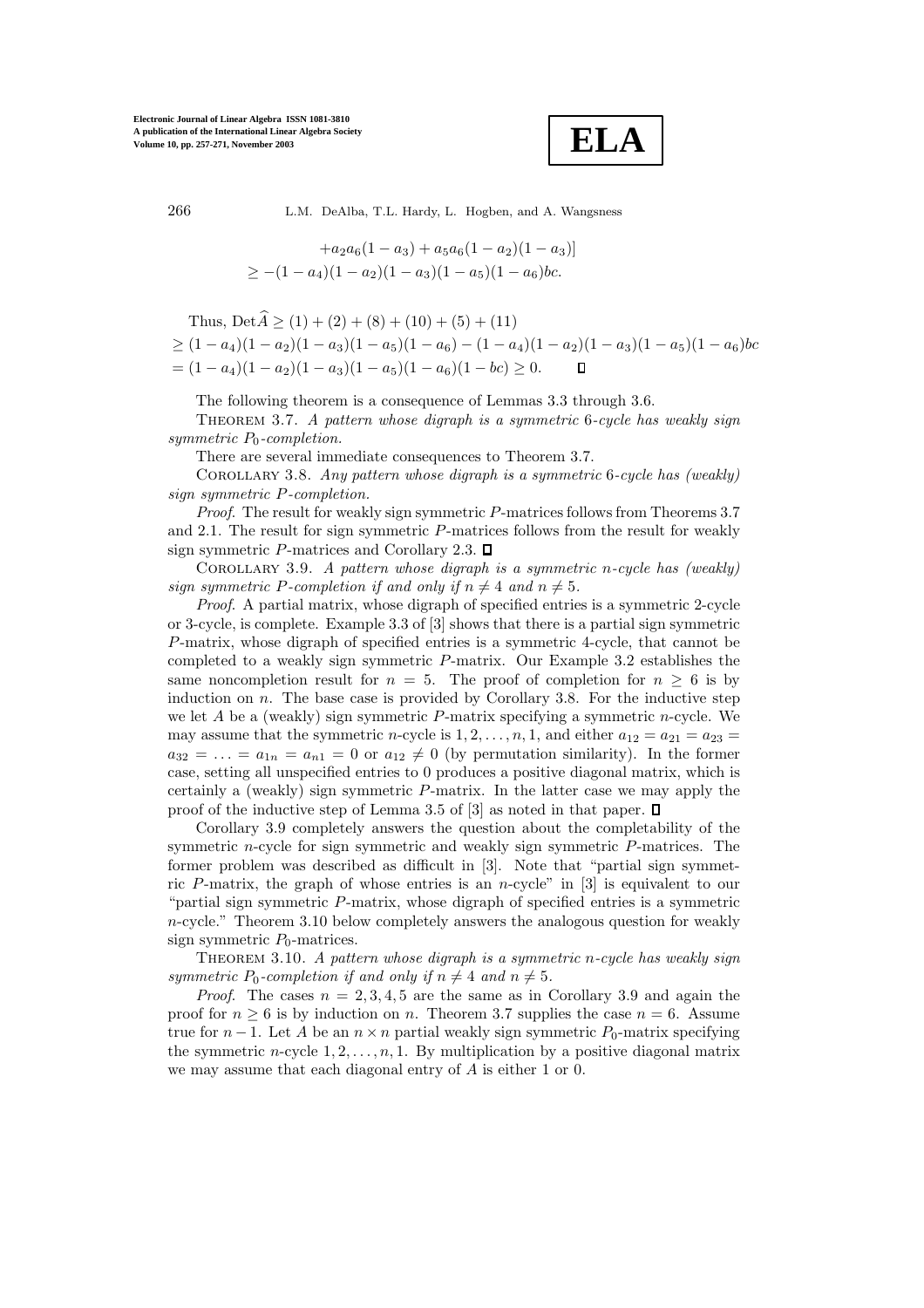**Electronic Journal of Linear Algebra ISSN 1081-3810 A publication of the International Linear Algebra Society Volume 10, pp. 257-271, November 2003**

**ELA**

The (Weakly) Sign Symmetric P-matrix Completion Problems 267

Case 1: There exists an index i such that  $d_i = d_{i+1} = 1$  and at least one of  $a_{i,i+1}$ and  $a_{i+1,i}$  is nonzero. Renumber so that  $d_1 = d_2 = 1$  and  $a_{12} \neq 0$ . Then A may be completed to a weakly sign symmetric  $P_0$ -matrix  $\widehat{A}$  as in Lemma 3.5 of [3].

Case 2: The matrix does not satisfy the conditions of Case 1 and there exists an index i such that  $d_i = d_{i+1} = 1$ . Necessarily  $a_{i,i+1} = a_{i+1,i} = 0$ . Renumber so that  $d_1 = d_2 = 1$  (and  $a_{12} = a_{21} = 0$ ). Either  $a_{n1} = 0$  or  $a_{1n} = 0$ , because if  $d_n = 0$ , then  $Det A({1, n}) = -a_{n1}a_{1n}$ , and if  $d_n = 1$ ,  $a_{n1} = 0$  and  $a_{1n} = 0$ , since Case 1 does not apply. The digraph of the pattern specified by  $A({2,\ldots,n})$  is block-clique, so it can be completed to a weakly sign symmetric  $P_0$ -matrix [3]. Set the remaining entries to 0 to obtain a completion  $\hat{A}$ . This completion has either the first row of zeros (if  $a_{1n} = 0$ ) or the first column of zeros (if  $a_{n1} = 0$ ), and thus is a nonnegative block triangular matrix, both of whose diagonal blocks  $(d_1 = 1$  and the completion of  $A({2,\ldots,n})$ ) are  $P_0$ -matrices. Thus  $\hat{A}$  is a weakly sign symmetric  $P_0$ -matrix (cf. [6, 3.3]).

Case 3: There does not exist an index i such that  $d_i = d_{i+1} = 1$ . Then for each i,  $\text{Det}A(\{i, i + 1\}) = -a_{i,i+1}a_{i+1,i}$ , so  $a_{i,i+1} = 0$  or  $a_{i+1,i} = 0$ . This implies at least one of the two n-cycle products is zero.

Subcase A: If both *n*-cycle products are zero, then use the zero completion  $\widehat{A}_0$  of A. From the nonzero-L-digraph of  $\widehat{A}_0$  we see that  $Det \widehat{A}_0 = 0$  because there are no cycles of length greater than one (cf. Lemmas 1.2 and 1.3 of [2]).

For the remaining subcases, one n-cycle product is nonzero. Without loss of generality, the cycle product of  $1, 2, \ldots, n, 1$  is nonzero. By use of a diagonal similarity we may assume  $a_{12} = a_{23} = \ldots = a_{n-1,n} = 1$ .

Subcase B:  $a_{n1}$  is positive. Then A is a nonnegative partial  $P_0$ -matrix and can be completed to a nonnegative (hence weakly sign symmetric) matrix [2].

Subcase C:  $a_{n1}$  is negative and n is even. Use the zero completion  $\widehat{A}_0$  of A. The only cycles in the nonzero L-digraph of  $\hat{A}_0$  are the n-cycle and perhaps some loops (1-cycles). The signed product of the *n*-cycle is positive since *n* is even and  $a_{n1} < 0$ . Thus the determinant of any principal minor is nonnegative.



Fig. 3.1. *Nonzero-*L*-digraph of the completion of* <sup>A</sup> *for Case 3D*

Subcase D:  $a_{n1}$  is negative and n is odd. Complete A to  $\widehat{A}$  by choosing  $a_{31} = 1$ and  $a_{n4} = a_{n1}$ , and set all other unspecified entries to 0. The nonzero-L-digraph  $\widehat{G}$  of A contains the n-cycle  $1, 2, \ldots, n, 1$ , the 3-cycle  $1, 2, 3, 1$ , the  $(n-3)$ -cycle  $4, 5, \ldots, n-1$  $1, n, 4$ , and possibly some loops. See Figure 3.1. The signed cycle products for the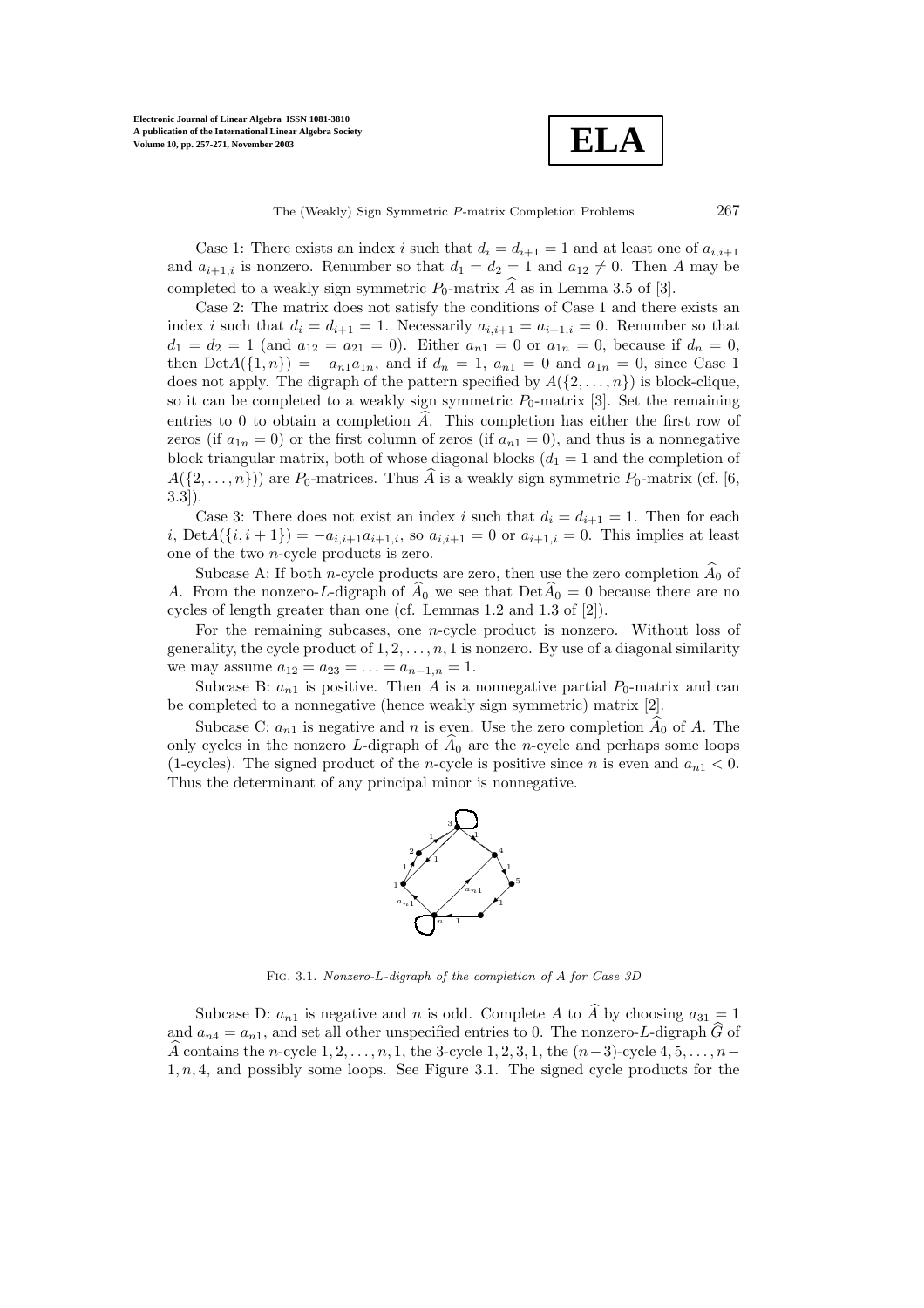

n-cycle, 3-cycle and  $(n-3)$ -cycle are  $a_{n1}$ , 1, and  $-a_{n1}$  because n is odd so  $n-3$  is even. There are exactly two permutation L-digraphs in  $\widehat{G}$ , one having arc set the n-cycle, and one having arc set the 3-cycle and the  $(n-3)$ -cycle. The cycle products are equal and the signs are opposite, so  $\text{Det}\widehat{A} = 0$ . The nonzero L-digraph of any principal submatrix that is not the whole matrix cannot contain the n-cycle and thus has no negative signed products in its determinant. Hence any principal minor is nonnegative and  $\widehat{A}$  is a weakly sign symmetric  $P_0$ -matrix.  $\square$ 

**4. Classification of digraphs of order** ≤ **4 regarding (weakly) sign symmetric** P-completion and weakly sign symmetric  $P_0$ -completion. Any digraph referred to in this section is identified as in [5], where  $q$  is the number of edges and  $n$  is the diagram number.

Lemma 4.1. *All patterns for* <sup>2</sup> <sup>×</sup> <sup>2</sup> *matrices have (weakly) sign symmetric* <sup>P</sup>and weakly sign symmetric  $P_0$ -completion. A pattern for  $3 \times 3$  matrices has (weakly)  $sign$  symmetric  $P$ - and weakly sign symmetric  $P_0$ -completion if and only if its digraph *does not contain a 3-cycle or is complete.*

*Proof.* Any partial weakly sign symmetric  $P-(P_0)$  matrix specifying any one of the order two digraphs or one of the order three digraphs  $q = 0$ ;  $q = 1$ ;  $q = 2$ ,  $n =$ 1-4;  $q = 3$ ,  $n = 1$ , 3-4;  $q = 4$ ,  $n = 3$ -4 may be completed to a weakly sign symmetric  $P-(P_0)$ matrix by replacing each unspecified entry with a zero. These digraphs have sign symmetric P-completion by Lemma 2.2.

A partial (weakly) sign symmetric  $P-(P_0-)$  matrix specifying  $q = 4, n = 1$  may be completed to a (weakly) sign symmetric  $P-(P_0-)$  matrix because it is block-clique [3]. Digraph  $q = 6$  is complete.



Fig. 4.1. *Digraphs that do not have completion*

The example matrices in Figure 4.1 clearly show that the digraphs  $q = 3$ ,  $n = 2$ ;  $q = 4$ ,  $n = 2$ ; and  $q = 5$  have neither weakly sign symmetric P-completion, sign symmetric P-completion, nor weakly sign symmetric  $P_0$ -completion.  $\Box$ 

For sign symmetric P-matrices, the classification of digraphs of order 3, and the result in Lemma 4.2 also appear in [8].

LEMMA 4.2. *A*  $4 \times 4$  *matrix satisfying the pattern with digraph*  $q = 7$ ,  $n = 2$ ;  $q = 4, n = 16; q = 5, n = 7; q = 6, n = 4, 7$  *has (weakly) sign symmetric* P*completion.*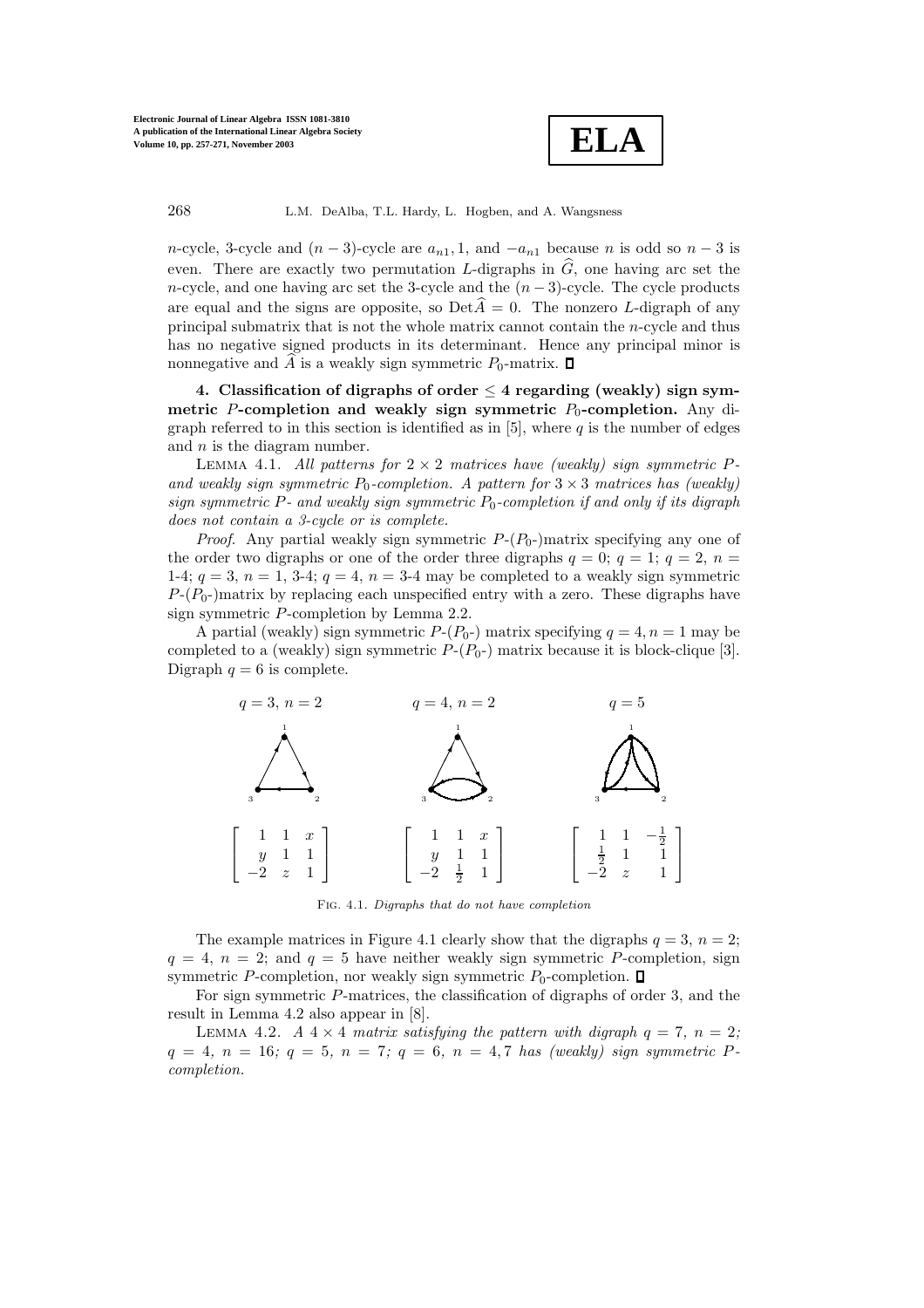**Electronic Journal of Linear Algebra ISSN 1081-3810 A publication of the International Linear Algebra Society Volume 10, pp. 257-271, November 2003**



*Proof*. Consider the digraph in Figure 4.2.



FIG. 4.2.  $q = 7, n = 2$ 

Let  $A =$  $\overline{1}$  $\Big\}$ 1  $a_{12}$   $x_{13}$   $a_{14}$  $a_{21}$  1  $a_{23}$   $x_{24}$  $x_{31}$   $x_{32}$  1  $a_{34}$  $a_{41}$   $x_{42}$   $a_{43}$  1 l.  $\overline{\phantom{a}}$ be a partial weakly sign symmetric P-matrix

specifying the digraph  $q = 7$ ,  $n = 2$ . Clearly the original minors,  $1 - a_{12}a_{21}$ ,  $1 - a_{12}a_{22}$  $a_{14}a_{41}$ ,  $1 - a_{34}a_{43}$  are greater than zero. We consider two cases: (1)  $a_{12}a_{23}a_{34}a_{41} \leq 0$ and (2)  $a_{12}a_{23}a_{34}a_{41} > 0$ .

Case 1:  $a_{12}a_{23}a_{34}a_{41} \leq 0$ . Set  $x_{13} = a_{14}a_{43}, x_{24} = a_{21}a_{14}$ , and all other unspecified entries equal to zero. Each of the proper principal minors is equal to 1, or an original minor, or the product of two original minors. The determinant Det $A = (1 - a_{12}a_{21})(1 - a_{14}a_{41})(1 - a_{34}a_{43}) + a_{12}a_{21}a_{14}a_{41}a_{34}a_{43} - a_{12}a_{23}a_{34}a_{41}.$ 

Case 2:  $a_{12}a_{23}a_{34}a_{41} > 0$ . Set  $x_{13} = a_{14}a_{43}, x_{24} = a_{21}a_{14} + a_{23}a_{34}$ , and all other unspecified entries equal to zero. Each of the proper principal minors is equal to 1, or an original minor, or the product of two original minors. The determinant  $Det A =$  $(1 - a_{12}a_{21}) (1 - a_{14}a_{41}) (1 - a_{34}a_{43}) + a_{12}a_{21}a_{14}a_{41}a_{34}a_{43}$ . Thus, this digraph has weakly sign symmetric P-completion.

Any partial weakly sign symmetric P-matrix specifying the digraph  $q = 6$ ,  $n = 4$ may be extended to a partial weakly sign symmetric P-matrix specifying the digraph  $q = 7$ ,  $n = 2$  by setting the unspecified (1,4)-entry equal to 0 (see Figure 4.3). The same reasoning applies to the digraphs  $q = 4$ ,  $n = 16$ ;  $q = 5$ ,  $n = 7$ ; and  $q = 6$ ,  $n = 7$ . Thus, these digraphs also have weakly sign symmetric P-completion. Since all unspecified twins are assigned zero, all of these digraphs have sign symmetric P-completion by Lemma 2.2.  $\square$ 

LEMMA 4.3. *A*  $4 \times 4$  *matrix specifying the patterns with digraphs*  $q = 4$ ,  $n = 16$ ;  $q = 5, n = 7; q = 6, n = 4, 7; q = 7, n = 2;$  does not have weakly sign symmetric P0*-completion.*

*Proof.* A matrix satisfying the pattern with digraph  $q = 4$ ,  $n = 16$  does not have weakly sign symmetric  $P_0$ -completion by Example 9.8 in [6]. The same partial matrix with additional specified entries set to zero satisfying the pattern with one of the other four digraphs does not have completion.  $\Box$ 

THEOREM 4.4. *(Classification of Patterns of*  $4 \times 4$  matrices). Let Q be a pattern *for* 4×4 *matrices that includes all diagonal positions. The pattern* Q *has (weakly) sign symmetric* P*-completion if and only if its digraph is one of the following (numbered as in [5],* q *is the number of edges,* n *is the diagram number).*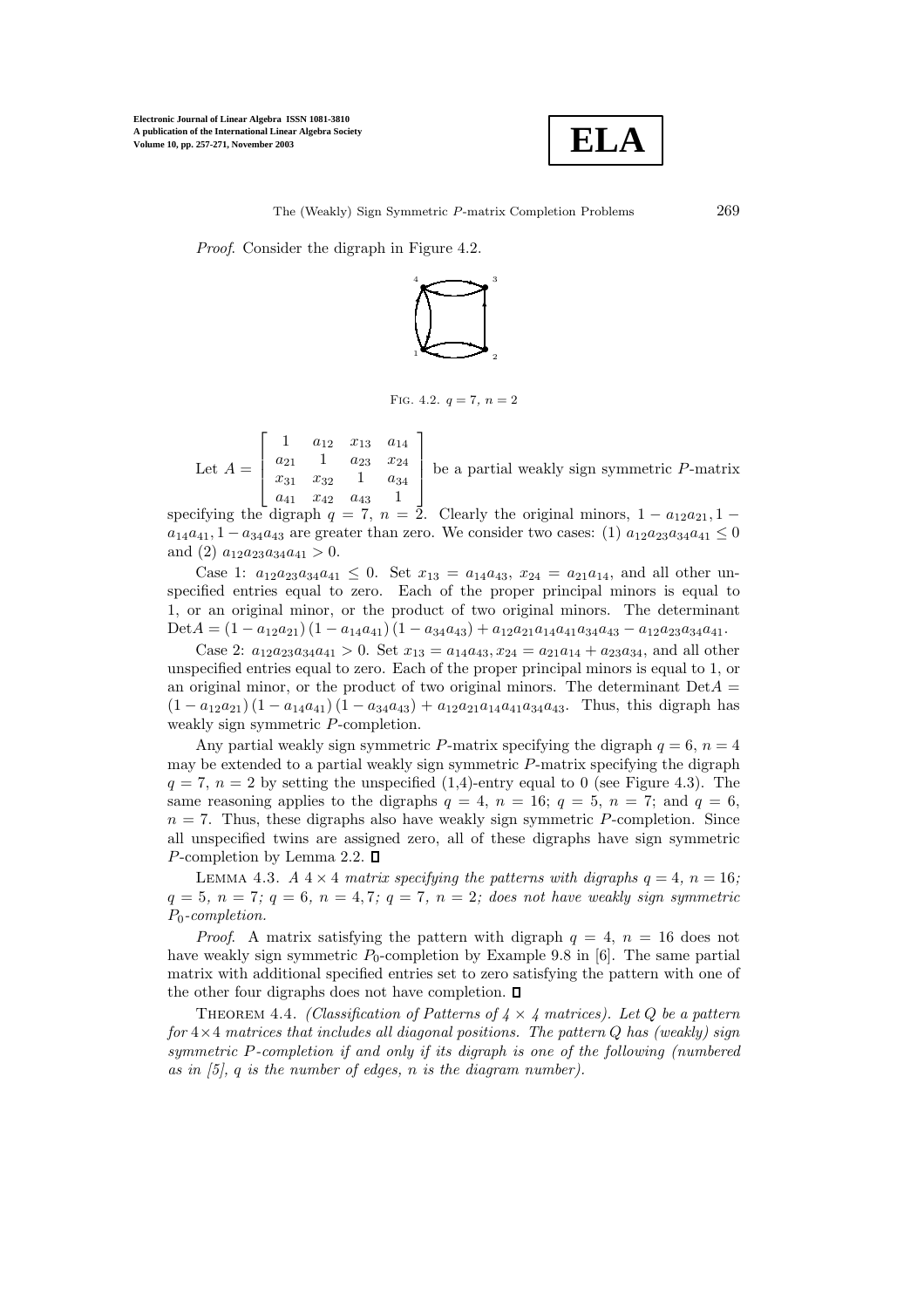**Electronic Journal of Linear Algebra ISSN 1081-3810 A publication of the International Linear Algebra Society Volume 10, pp. 257-271, November 2003**





FIG. 4.3. *Digraphs associated with*  $q = 7$ ,  $n = 2$ 

 $q = 0$ *;*  $q = 1;$  $q = 2$   $n = 1-5$ ;  $q = 3$   $n = 1-11, 13;$ q = 4 n = *1-12, 14-19, 21-23, 25-27;* q = 5 n = *1-5, 7-10, 14-17, 21-24, 26-29, 31, 33-34, 36-37;* q = 6 n = *1-8, 13, 15, 17, 19, 23, 26-27, 32, 35, 38-40, 43, 46;* q = 7 n = *2, 4-5, 9, 14, 24, 29, 34, 36;*  $q = 8$   $n = 1, 10, 12, 18;$  $q = 9$   $n = 8, 11;$ 

 $q = 12.$ 

*The pattern* Q has weakly sign symmetric  $P_0$ -completion if and only if in its *digraph the induced subdigraph of any 3-cycle or 4-cycle is a clique. Equivalently,* Q*'s digraph is one of those with (weakly) sign symmetric* P*-completion and it is not one of the following:* q = 4*,* n = 16*;* q = 5*,* n = 7*;* q = 6*,* n = 4, 7*;* q = 7*,* n = 2*.*

*Proof*. We first consider (weakly) sign symmetric P-matrices.

Part 1. Digraphs that have (weakly) sign symmetric P-completion.

The patterns of the digraphs listed below have (weakly) sign symmetric Pcompletion because every strongly connected nonseparable induced subgraph has (weakly) sign symmetric P-completion [6]:  $q = 0$ ;  $q = 1$ ;  $q = 2$ ,  $n = 1$ -5;  $q = 3$ ,  $n = 1-11, 13; q = 4, n = 1-12, 14-15, 17-19, 21-23, 25-27; q = 5, n = 1-5, 8-10, 14-17,$  $21-24, 26-29, 31, 33-34, 36-37; q = 6, n = 1-3, 5-6, 8, 13, 15, 17, 19, 23, 26-27, 32, 35,$ 38-40, 43, 46;  $q = 7$ ,  $n = 4, 5, 9, 14, 24, 29, 34, 36$ ;  $q = 8, n = 1, 10, 12, 18$ ;  $q = 9$ ,  $n = 8, 11; q = 12.$ 

The patterns of the digraphs  $q = 4$ ,  $n = 16$ ;  $q = 5$ ,  $n = 7$ ;  $q = 6$ ,  $n = 4$ , 7; and  $q = 7$ ,  $n = 2$  have (weakly) sign symmetric P-completion by Lemma 4.2.

Part 2. Digraphs that do not have (weakly) sign symmetric P completion.

The following digraphs do not have (weakly) sign symmetric P-completion because each of these digraphs contains one of the order three digraphs in Figure 4.1 as an induced subdigraph:  $q = 3$ ,  $n = 12$ ;  $q = 4$ ,  $n = 13$ , 20, 24;  $q = 5$ ,  $n = 6$ , 11-13,  $18-20$ ,  $25$ ,  $30$ ,  $32$ ,  $35$ ,  $38$ ;  $q = 6$ ,  $n = 9-12$ ,  $14$ ,  $16$ ,  $18$ ,  $20-22$ .  $24-25$ ,  $28-31$ ,  $33-34$ ,  $36-37$ , 41-42, 44-45, 47-48;  $q = 7$ ,  $n = 1$ , 3, 6, 7, 8, 10-13, 15-23, 25-28, 30-33, 35, 37-38;  $q = 8, n = 3-9, 11, 13-17, 19-27; q = 9, n = 1-7, 9-10, 12-13; q = 10, n = 2-5; q = 11.$ 

The digraph  $q = 10$ ,  $n = 1$  (i.e., the double triangle) does not have (weakly) sign symmetric  $P$ -completion by the example given in Lemma 2.3 in [3]. The digraph